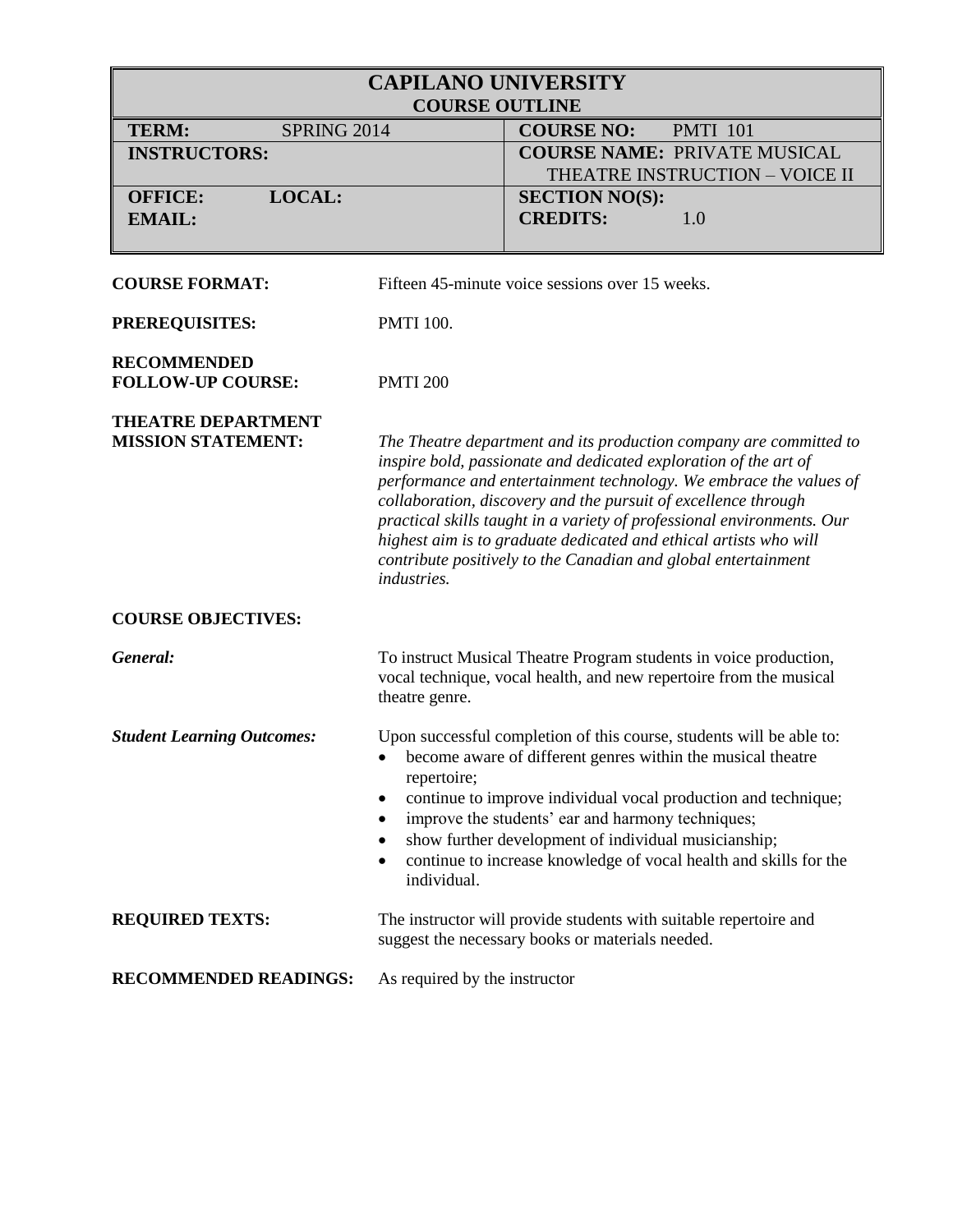## **COURSE CONTENT:**

| Week      | <b>Content</b>                                   | <b>Assignments</b>                                 |
|-----------|--------------------------------------------------|----------------------------------------------------|
| $1 - 3$   | Explore scales and exercises for vocal health.   | Practice exercises, choose appropriate repertoire  |
|           | Explore suggested musical theatre repertoire for | from the comedy solo.                              |
|           | the comedy solo.                                 |                                                    |
| $4 - 6$   | Continue exercises. Begin learning comedy        | Prepare for midterm performance of comedy          |
|           | repertoire.                                      | repertoire. Memorization due: Week 5.              |
| $7 - 9$   | Master class – perform comedy solo. Explore      | 1. Prepare for midterm show.                       |
|           | new repertoire to be chosen from standard        | 2. Choose appropriate standard repertoire.         |
|           | genre. Continue exercises/vocal skills.          |                                                    |
| $10 - 12$ | Begin memorization of standard repertoire.       | Prepare for term end performance of standard solo. |
|           | Continue exercises – scales and technique.       | Memorization due: Week 11                          |
| $13 - 15$ | Master class standard solo. Audition portfolio   | Continue preparation for term end performance.     |
|           | should be complete and assessed.                 | Prepare for mock auditions. Due Week 13:           |
|           | Prepare final presentation and mock auditions    | Written personal evaluation and improvement;       |
|           | with a guest artist.                             | Audition portfolio (minimum 4 songs).              |

#### **EVALUATION PROFILE:**

| <b>EVALUATION PROFILE:</b> | Repertoire – Memorization of 2 solo songs (15% each)30% |  |
|----------------------------|---------------------------------------------------------|--|
|                            |                                                         |  |
|                            |                                                         |  |
|                            |                                                         |  |
|                            |                                                         |  |
|                            |                                                         |  |
|                            |                                                         |  |

#### **GRADING PROFILE:**

| $A+ = 90-100\%$ | $B_+ = 77-79\%$ | $C_{+} = 67 - 69\%$ | $D = 50-59\%$ |
|-----------------|-----------------|---------------------|---------------|
| $A = 85-89\%$   | $B = 73-76%$    | $C = 63-66\%$       | $F = 0.49\%$  |
| $A - 80-84\%$   | $B - 70-72%$    | $C - 60 - 62\%$     |               |

#### **Some Voice sessions may include mid and end term performances.**

- **ASSIGNMENTS:** 1. Students will prepare two or more solo songs throughout the term. These solos will be chosen with the PMTI Instructor with the student's vocal type and range in mind. These songs will be memorized and prepared for performance in master class. There will be performances of these songs at mid and end term for the public. The repertoire covered this term will be from the comedy and standard genres.
	- 2. **Vocal health and hygiene** will be discussed with each student. Diagrams and new handouts will be discussed. More difficult exercises pertaining to the voice type or challenge that the student faces will be memorized and constantly repeated to help improve vocal technique and skill.
	- 3. **Audition portfolio**. Each student will expand their audition portfolio from the songs learned this term. At least two new songs are necessary to complete this term's portfolio. The complete audition portfolio should now consist of at least four solos.
	- 4. **Personal evaluation and improvement:** Students must do a written evaluation of their current strengths and weaknesses including a) specific improvements made through term; b) future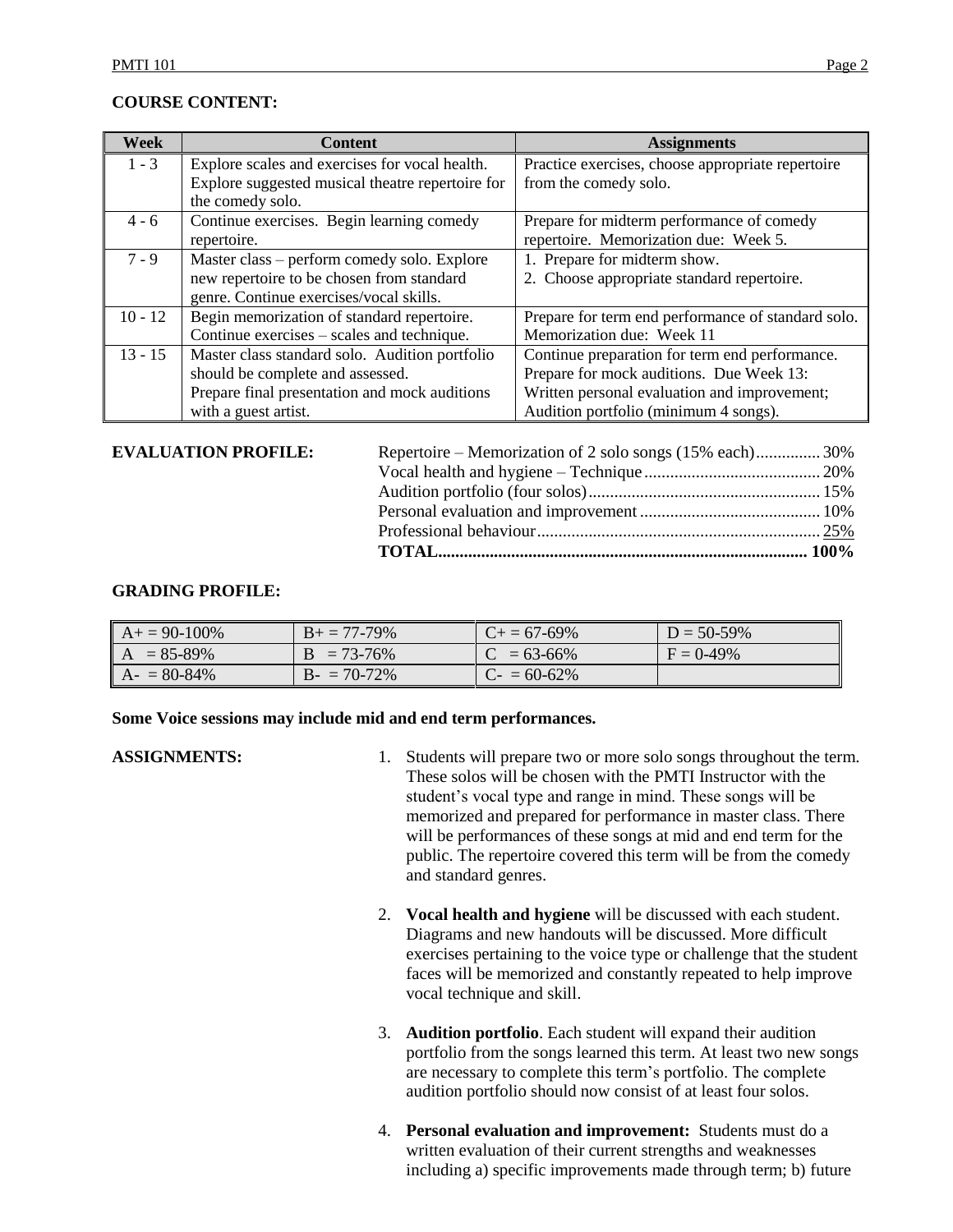|                                   |    | short and long term goals; c) significant discoveries and<br>outcomes.                                                                                                                                                                                                                                                                                                                                                                                                                                                                                      |
|-----------------------------------|----|-------------------------------------------------------------------------------------------------------------------------------------------------------------------------------------------------------------------------------------------------------------------------------------------------------------------------------------------------------------------------------------------------------------------------------------------------------------------------------------------------------------------------------------------------------------|
| <b>OPERATIONAL DETAILS:</b>       | 5. | Professional behaviour. Students must demonstrate professional<br>behaviour as outlined in the Theatre Department Standards for<br>Professional Behaviour. Students will receive a midterm progress<br>report. In addition to forming part of the grade for this course, the<br>end-of-term Professional Behaviour Reports are reviewed by<br>Theatre Department audition committees.                                                                                                                                                                       |
|                                   |    |                                                                                                                                                                                                                                                                                                                                                                                                                                                                                                                                                             |
| <b>University Policies:</b>       |    | Capilano University has policies on Academic Appeals (including<br>appeal of final grade), Student Conduct, Cheating and Plagiarism,<br>Academic Probation and other educational issues. These and other<br>policies are available on the University website.                                                                                                                                                                                                                                                                                               |
| Attendance:                       |    | Students are expected to be on time for classes, and to attend all<br>classes and rehearsals. Attendance is essential for successful<br>completion of the course. Students who miss more than 10% of<br>classes will not receive credit for the course. Students are responsible<br>for all material covered in class, even if absent, including<br>announcements and day-to-day assignments.                                                                                                                                                               |
| <b>Class Participation:</b>       |    | Students must come prepared to contribute to all activities in a<br>positive focused manner.                                                                                                                                                                                                                                                                                                                                                                                                                                                                |
| <b>Outside Productions:</b>       |    | Involvement in outside productions during the term affects a student's<br>level of commitment and the quality of program work. The quality,<br>and pedagogy of outside productions cannot be guaranteed and may<br>be detrimental to the progress of the student. For these reasons, the<br>Theatre Department will not permit students to be involved with<br>productions, which are not officially part of the program. Students<br>who engage in outside productions will receive 0 for Professional<br>Behaviour and may be asked to leave the program. |
| <b>Missed Exams and Projects:</b> |    | Missed exams and project presentations cannot be made up except in<br>the case of serious illness or accident. An official letter from a doctor<br>must accompany any request.                                                                                                                                                                                                                                                                                                                                                                              |
| Late Assignments:                 |    | Late assignments will be reduced half a letter grade (e.g., $B+$ to $B$ , $B-$<br>to $C$ +) per day and will not be accepted after 10 days. Revisions are<br>allowed at the instructor's discretion. Normally, late performance and<br>class presentations will not be accepted.                                                                                                                                                                                                                                                                            |
| <b>Cheating/Plagiarism:</b>       |    | Please see University calendar for policy, and Writing Centre for<br>information on what plagiarism is and how to incorporate source<br>materials into written assignments.                                                                                                                                                                                                                                                                                                                                                                                 |
| <b>Incomplete Grades:</b>         |    | An "I" grade will be given at the discretion of the instructor only if the<br>student has a reasonable chance of completing the required<br>assignments by the date agreed upon as an extension. Normally,<br>performance and class presentations will not be considered for the "I"<br>grade.                                                                                                                                                                                                                                                              |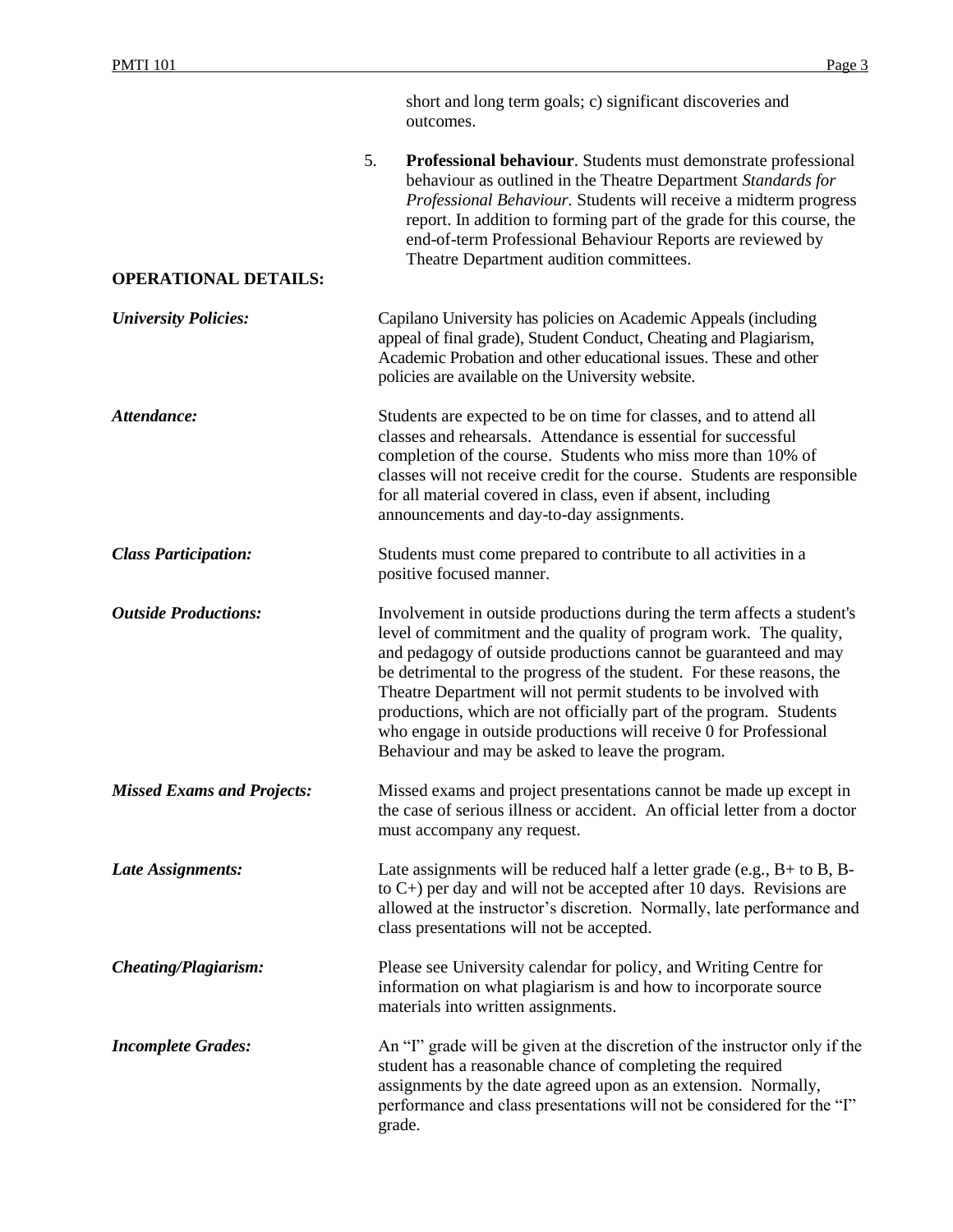| <b>PMTI 101</b>                | Page 4                                                                                                                                                                                                                                                                                                                                                                                                                                                                                                                                                                                             |
|--------------------------------|----------------------------------------------------------------------------------------------------------------------------------------------------------------------------------------------------------------------------------------------------------------------------------------------------------------------------------------------------------------------------------------------------------------------------------------------------------------------------------------------------------------------------------------------------------------------------------------------------|
| <b>English Usage:</b>          | Students are expected to write clear sentences, organized and<br>developed paragraphs and essays (where assigned), which conform to<br>the MLA (Modern Language Association) style. Please see the<br>Writing Centre for help with writing questions and problems.                                                                                                                                                                                                                                                                                                                                 |
| Course Website:                | When the instructor uses a course website, students are expected to<br>write in a respectful manner online. Inappropriate online writing will<br>result in being blocked from the website. Only registered students<br>may participate on a course website. Students may not give their<br>password to another person and no other person may represent the<br>student online.                                                                                                                                                                                                                     |
| <b>Audit Status:</b>           | Audit students must have the same prerequisites as other students and<br>may be registered if there is space available. All of the participation<br>work agreed upon by the student and the instructor must be completed<br>to receive the audit grade.                                                                                                                                                                                                                                                                                                                                            |
| <b>Studio/Shop Discipline:</b> | The behaviour that is expected by the department is described in the<br>Theatre Department Standards for Professional Behaviour and forms<br>part of the grade for this course. See the attached document.<br>Students must arrive on time prepared to work. This means students<br>must have assigned work prepared, have necessary materials, and<br>must be dressed appropriately for studio/shop work. Students who are<br>dressed incorrectly will be asked to change.                                                                                                                        |
|                                | <i>acting classes:</i> clothing that makes the body neutral; dark-<br>٠<br>coloured or grey stretchy pants, and dark or grey non-logo t-<br>shirts or sweatshirts. Clothing must cover the entire body.<br>movement, voice, and dance classes: dance wear<br>٠<br>all studio classes: footwear is dance or rehearsal shoes<br>٠<br>not allowed in studio courses: jeans, skirts, revealing clothing,<br>٠<br>outdoor footwear, and jewelry (unless part of a required<br>costume)<br><i>tech classes:</i> work clothes that can be covered with dirt, dust or<br>paint; sturdy shoes; work gloves. |
|                                | Food and Beverages: Not allowed on stage, in the rehearsal hall or<br>studio. Water bottles are permitted. Occasionally, with permission of<br>a stage manager, other beverages in closed containers may be allowed<br>in rehearsals. These spaces are not to be used as lunchrooms.                                                                                                                                                                                                                                                                                                               |

Disruptive students will be asked to leave the class.

*Emergency Procedures:* Students are expected to familiarize themselves with the emergency procedures on the wall of the classroom.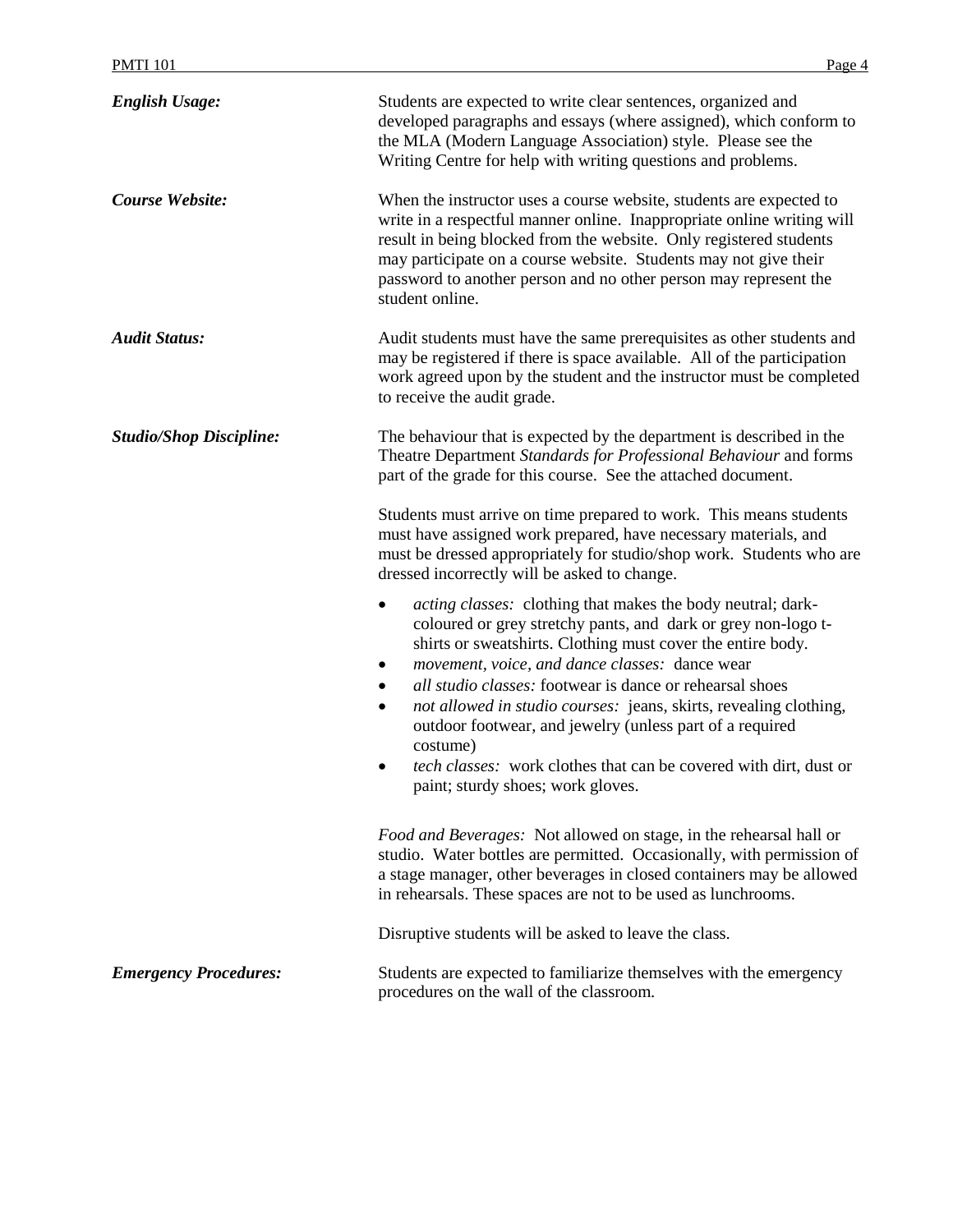# **Theatre Department** *Standards for Professional Behaviour*

Professional behaviour is essential in employment situations in professional theatre, film, and television. Professional behaviour, combined with professional craft skills are the essential components that casting directors, directors, and producers consider when deciding to cast an actor. Acknowledging this, the Theatre Department fosters professional behaviour by evaluating each student according to these standards.

In classes where professional behaviour forms part of the mark, students will be given interim reports in order to adjust behaviour that needs improvement. Students should be aware that directors consider the actor's professional behaviour reputation when casting. These standards indicate the behaviour that is expected in class, in rehearsal and performance situations, and in all interactions in the Theatre Department environment.

The desired behaviours are described below as "outcomes" which are followed by a list of criteria against which the student's behaviour will be measured.

## **1. Outcome: Creative Integrity Measurement Criteria: The student demonstrates**

- exploration by showing a willingness to do exercises or take direction designed to increase the boundaries of known skills.
- commitment by participating in rigorous rehearsal and performance activities without sacrificing class and studio work.
- self-motivation by integrating and applying knowledge from all disciplines studied to the tasks at hand (e.g., skills learned in Acting class are applied to show rehearsal, skills learned in Movement and Voice classes are applied to Acting class)
- inspiration by bringing new ideas personal work and to the ensemble

## **2. Outcome: Good Work habits**

#### **Measurement Criteria: The student demonstrates**

- punctuality
- regular attendance
- proper attire
	- o **acting classes:** clothing that makes the body neutral: dark coloured or grey stretchy pants, and dark or grey non-logo t-shirts or sweatshirts. Clothing must cover the entire body.
	- o **movement, voice, and dance classes:** dance wear
	- o **all studio classes**: footwear is dance or rehearsal shoes
	- o **not allowed in studio courses:** jeans, skirts, revealing clothing, outdoor footwear, and jewelry (unless part of a required costume)
	- o **tech classes:** work clothes that can be covered with dirt, dust or paint; sturdy shoes; work gloves.
- good personal hygiene
- preparation for the task by arriving with expected equipment/material
- effective listening skills
- effective note taking and rehearsal notation

#### **3. Outcome: The Ability to work in hierarchal situations**

Students must work in both hierarchal and collaborative situations and must develop the discretion to know the difference.

## **Measurement Criteria: The student demonstrates**

- respect for authority
- appropriate response to direction
- respect for the work of others in supporting positions
- appropriate contribution to the work
- knowledge and use of the proper chain of authority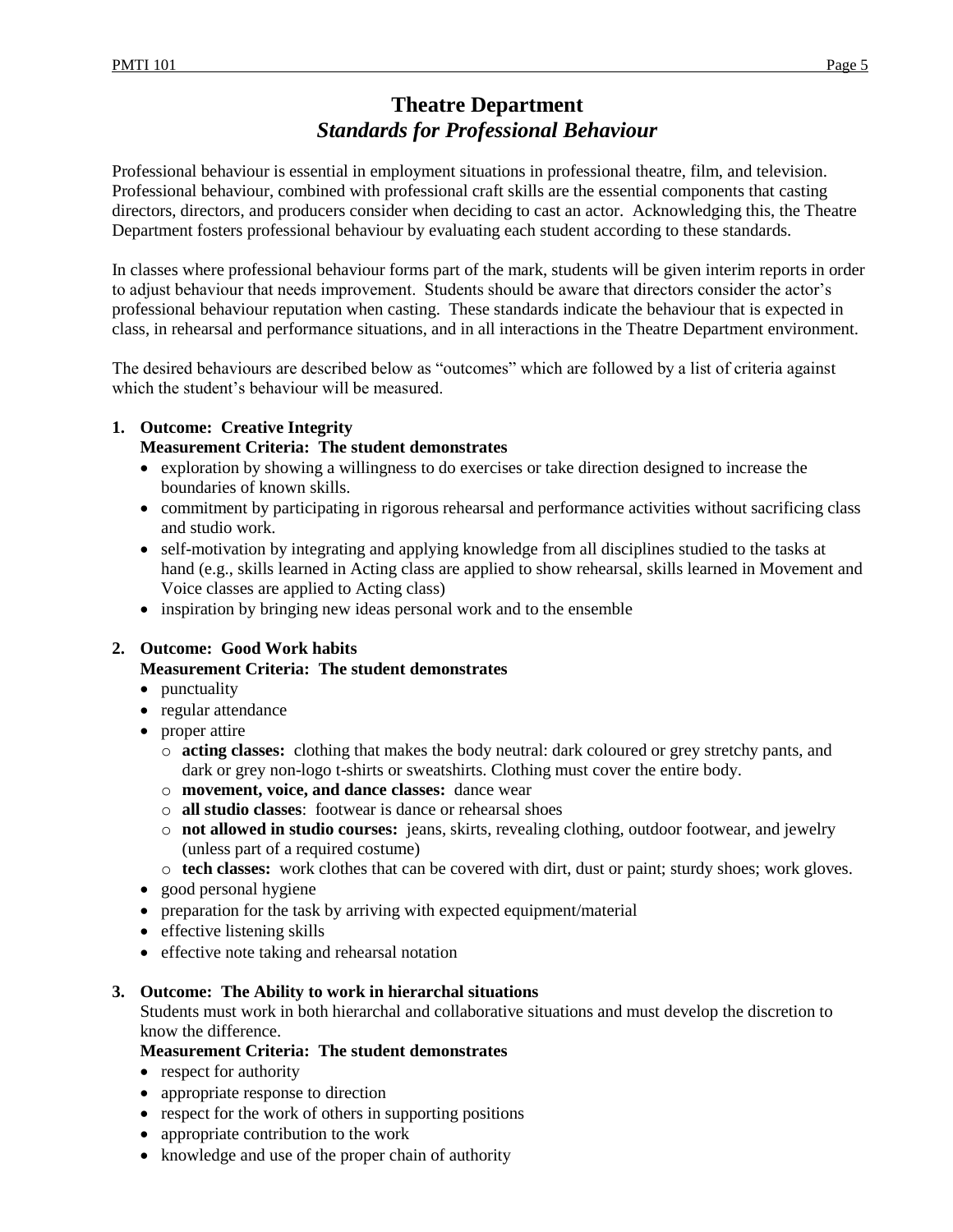#### **4. Outcome: Ability to Work in ensemble groups Measurement Criteria: The student demonstrates**

- reinforcement of others by verbally or nonverbally encouraging and supporting others and giving recognition for contribution
- openness and acceptance of others' ideas
- team work by using constructive means to overcome differences of opinion by searching for common ideas and compromising one's own opinion to complete the task
- active participation by contributing to group work
- peer development by reflecting on the work of others and offering sensitive, constructive observation and challenges when called upon
- leadership by proposing goals and tasks, initiating discussion and keeping the group focussed and also leadership by example
- sensitivity to stigmas, multiculturalism, gender
- positive contribution to the energy of the ensemble

#### **The student does not demonstrate:**

- aggression, verbal or nonverbal, to behaviour perceived to be hostile or derogatory
- dominating behaviour, by assuming status speaking loudest and most frequently and interrupting
- distracting behaviour which draws attention from the task
- withdrawing behaviour
- defensiveness by overreacting to another member's challenge

#### **5. Outcome: Successful Time Management Measurement Criteria: The student**

- reads and follows schedules
- meets rehearsal deadlines such as line memorization
- has an organized approach to accomplishing tasks
- accomplishes tasks, assignments and projects on time
- respects the time of others by attending scheduled appointments, meetings, and rehearsals
- responds positively under high pressure demands

## **6. Outcome: Self–awareness, Self-care, Self-learning Measurement Criteria: The student demonstrates**

- a reflective practice which allows the student to be aware of the student's own competence
- an awareness of internal and external factors in one's personal life and how they can affect professional performance
- responsibility toward physical well being
- self motivation to identify gaps in one's own knowledge, skills and abilities, and to request assistance from the appropriate member of the department
- the ability to accept, evaluate and respond appropriately to professional criticism

#### **7. Outcome: Ethical standards Measurement Criteria: The student demonstrates**

- honesty
- accountability
- integrity
- commitment
- respect for co-workers
- respect for privacy, confidentiality